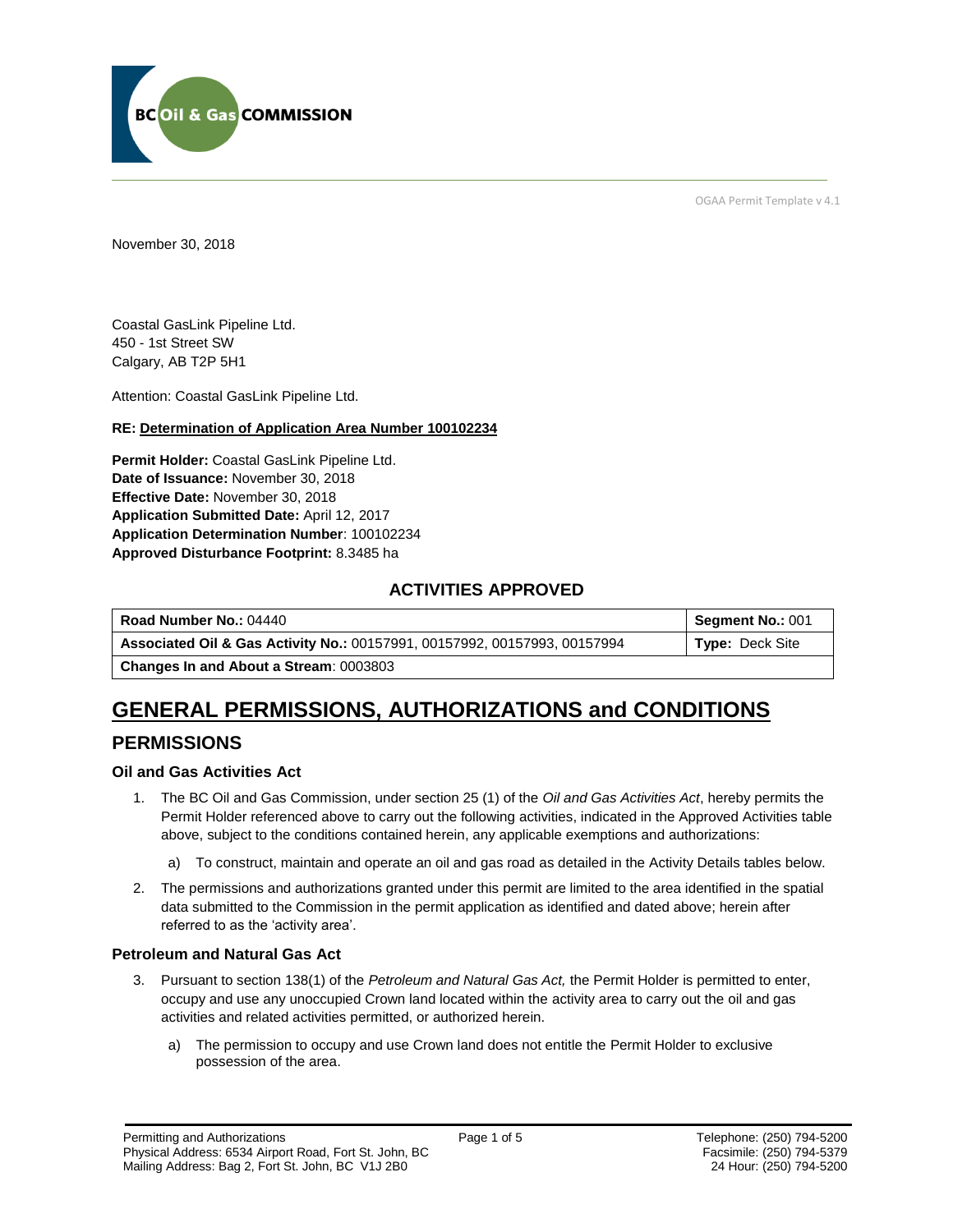Application Determination number: 100102234 Date Issued: November 30, 2018

b) The total disturbance within the activity area must not exceed the total approved disturbance footprint as referenced above.

## **AUTHORIZATIONS**

#### **Forest Act**

4. The Commission, pursuant to section 47.4 of the *Forest Act*, hereby authorizes the removal of Crown timber from the activity area under the cutting permits associated with the Master Licence(s) as follows:

**Master Licence to Cut No.:** M02617

**Cutting Permit No.:** 11

**Timber Mark No.:** MTC735

**Total New Cut:** 8.34

**Forest District**: (DKM) Coast Mountains Natural Resource District

**Region:** Interior

5. The cutting permits are deemed spent upon the submission of the post-construction plan or upon either the cancellation or expiry of the activities authorized under the permit.

## **CONDITIONS**

#### **Notification**

- 6. Within 60 days of the completion of construction activities under this permit, the Permit Holder must submit to the Commission a post-construction plan as a shapefile and PDF plan accurately identifying the location of the total area actually disturbed under this permit. The shapefile and plan must be submitted via eSubmission.
- 7. At least 5 (five) working days prior to the commencement of construction, the Permit Holder must provide a notice of works to any First Nation(s) who may have Aboriginal Interests identified, as per the BC First Nations Consultative Areas Database, within the area in which the works are to occur.

#### **General**

- 8. The rights granted by this permit in relation to unoccupied Crown land are subject to all subsisting grants to or rights of any person made or acquired under the *Coal Act, Forest Act, Land Act, Mineral Tenure Act, Petroleum and Natural Gas Act, Range Act, Water Sustainability Act* or *Wildlife Act*, or any extension or renewal of the same.
- 9. The Permit Holder must not assign, sublicense or permit any person other than its employees, contractors or representatives, to use or occupy any Crown land within the activity area without the Commission's written consent.
- 10. The Permit Holder must ensure that any Crown land within the activity area is maintained in a condition so as to minimize hazards, including but not limited to hazards associated with storage of materials and equipment.
- 11. The Permit Holder must ensure that any Crown land within the activity area is maintained free of garbage, debris and unused equipment.

#### **Environmental**

- 12. Construction activities must not result in rutting, compaction or erosion of soils that cannot be reasonably rehabilitated to similar levels of soil productivity that existed on the activity area prior to the construction activities taking place.
- 13. Any temporary access must be constructed and maintained in a manner that provides for proper surface drainage, prevents pooling on the surface, and maintains slope integrity.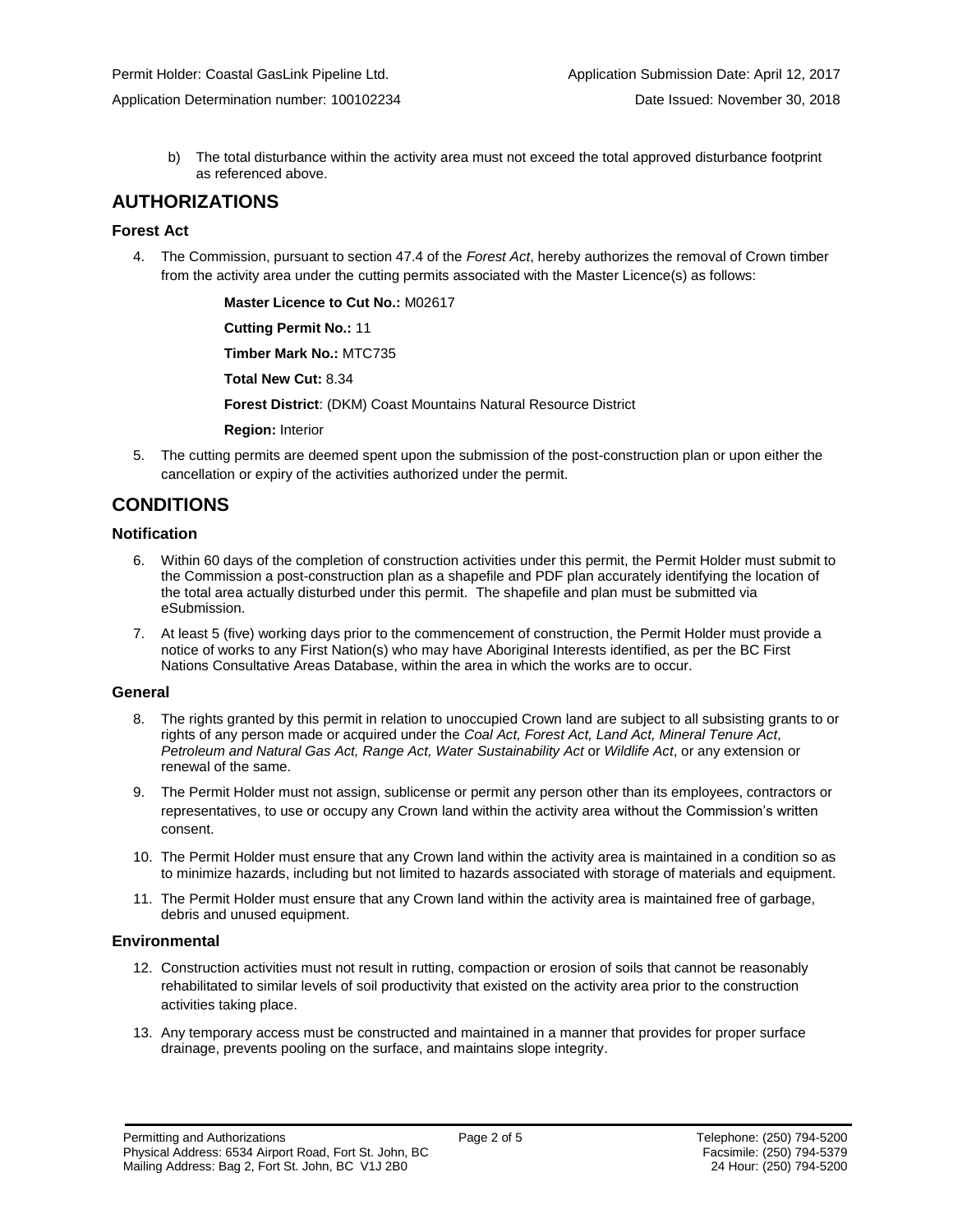Application Determination number: 100102234 Date Issued: November 30, 2018

- 14. Except with leave of the Commission, the permit holder must not undertake clearing or significant maintenance activities within 200 metres of any active grizzly bear or black bear den between December 1 and April 30.
- 15. The Permit holder must not undertake construction or significant maintenance activities within WHA 6-287.

#### **Clearing**

- 16. The Permit Holder is permitted to fell any trees located on Crown land within 1.5 tree lengths of the activity area that are considered to be a safety hazard according to *Workers Compensation Act* regulations and must be felled in order to eliminate the hazard. Trees or portions of these trees that can be accessed from the activity area without causing damage to standing timber may be harvested.
- 17. The holder of the cutting permit must pay to the government, stumpage and any waste billing determined in accordance with the terms of this authorization.
- 18. All harvested Crown Timber must be marked with the cutting permit's associated Timber Mark.
- 19. Any waste assessments applied under the Master Licence to Cut are subject to the merchantability specifications and monetary waste billing requirements in the Provincial Logging Residue and Waste Manual specific to the region associated with the Cutting Permit authorization.
- 20. Stumpage for Cutting Permit No.11 will be calculated in accordance with the Interior Appraisal Manual as amended from time to time.

#### **Water Course Crossings and Works**

- 21. Stream, lake and wetland crossings must be constructed in accordance with the methods and any mitigations, as specified in the application.
- 22. In-stream activities within a fish bearing stream, lake or wetland must occur
	- a) during the applicable reduced risk work windows as specified in the Region 6 Skeena Reduced Risk In-stream Work Windows and Measures ; or
	- b) in accordance with alternative timing and associated mitigation recommended by a Qualified Professional and accepted by the Commission; or
	- c) in accordance with an authorization or letter of advice from Fisheries and Oceans Canada that is provided to the Commission.
- 23. At any time, the Commission may suspend instream works authorized under this permit. Suspensions on instream works will remain in place until such time as the Commission notifies permit holders that works may resume. Reasons for suspension of works may include, but are not limited to, drought conditions and increased environmental or public safety risks.
- 24. Equipment used for activities under this Permit must not be situated in a stream channel unless it is dry or frozen to the bottom at the time of the activity.
- 25. Following initial construction, stream crossings are authorized for necessary road modification or maintenance activities on the activity area except for:
	- a) construction or replacement of a bridge or major culvert on a S1, S2, S3 or S5 stream;
	- b) installation of a closed bottom structure in a fish bearing stream;
	- c) excavation or grading of a stream bank or stream bed;
	- d) works within a Temperature Sensitive Stream established by order under s. 27 of the Environmental Protection and Management Regulation; or
	- e) Works within a Fisheries Sensitive Watershed established by order under section 28 of the Environmental Protection and Management Regulation.
- 26. Stream crossings for roads must be constructed, maintained and deactivated according to the following requirements, as applicable:
	- a) Only bridges, culverts, ice bridges or snow fills may be constructed at stream crossings.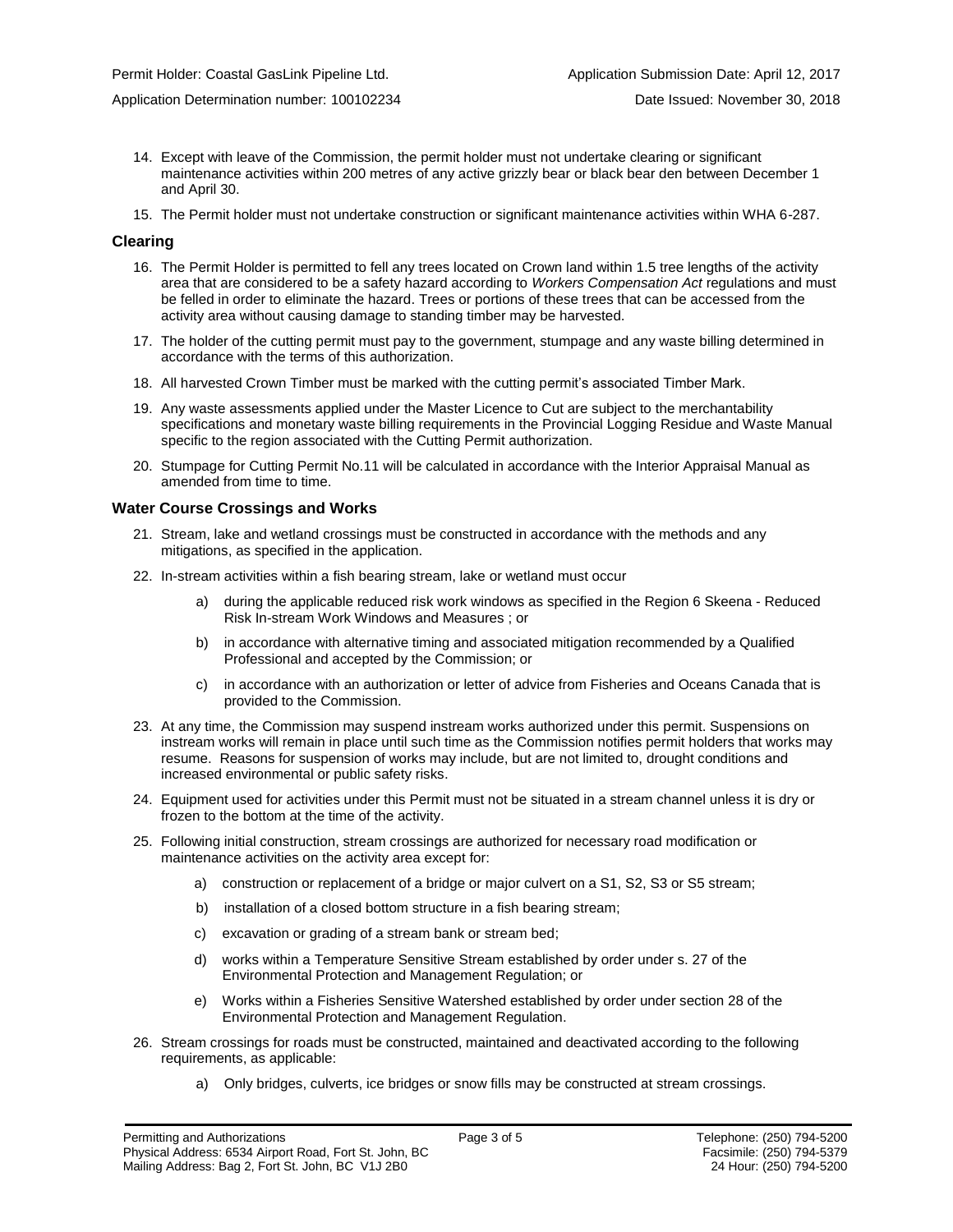- b) Snow fills must consist of clean snow and may only be located on streams that are dry or frozen to the bottom during the period of construction, maintenance and use. Where periodic thaws are anticipated, culverts must be installed to allow meltwater to pass through. Snow fill and any installed culverts must be removed prior to spring snow melt.
- c) Ice bridges on fish bearing streams may only be constructed where sufficient water depth and stream flows prevent the bridge structure from coming in contact with the stream bottom.
- d) Water applied to construct an ice bridge on a water body must be sourced in accordance with the *Water Sustainability Act* unless
	- (i) the water body is a stream with a stream channel width of at least 5 metres and is not designated as a sensitive stream under the Fish Protection Act, or has a riparian class of W1, W3, or L1,
	- (ii) the water is sourced from the same water body proximal to the location on which the ice bridge is constructed,
	- (iii) the water body is not within the boundaries of a public park,
	- (iv) pump intakes do not disturb beds of streams or wetlands except as necessary for the safe installation and operation of equipment, and are screened with a maximum mesh size and approach velocity in accordance with the Fisheries and Oceans Canada Freshwater Intake End-of-Pipe Fish Screen Guideline, and
		- (a) where the water body is a stream, the flow of water in the stream at the time and location of pumping exceeds 60 litres per second and the instantaneous pumping rate does not exceed 1% of the water flowing in the water body at the time and location the pumping occurs, or
		- (b) where the water body is a lake or pond, the cumulative volume of water withdrawn does not exceed 10 cm of lake or pond depth, calculated as the product of lake or pond surface area x 10 cm;
- e) Bridge or culvert abutments, footings and scour protection must be located outside the natural stream channel and must not constrict the channel width.
- 27. Wetland crossings must be constructed, maintained and removed in accordance with the following:
	- a) Organic cover within and adjacent to the wetland must be retained;
	- b) Minimize erosion or release of sediment within the wetland;
	- c) Any padding materials must be placed on the wetland surface only and must not be used for infilling;
	- d) Any padding materials must be removed as soon as practicable following construction, considering weather and ground conditions; and
	- e) The wetland, including banks and bed, must be restored, to the extent practicable, to the condition that existed before the crossing was initiated.

#### **Archaeology**

- 28. An AIA report must be submitted to the Commission as soon as practicable.
- 29. If artifacts, features, materials or things protected under section 13(2) of the Heritage Conservation Act are identified the permit holder must, unless the permit holder holds a permit under section 12 of the Heritage Conservation Act issued by the Commission in respect of that artifact, feature, material or thing:
	- a. immediately cease all work in the vicinity of the artifacts, features, materials or things;
	- b. immediately notify the Commission and the Archaeology Branch of the Ministry of Forests, Lands and Natural Resource Operations
	- c. refrain from resuming work in the vicinity of the artifacts, features, materials or things except in accordance with an appropriate mitigation plan that has been prepared in accordance with the